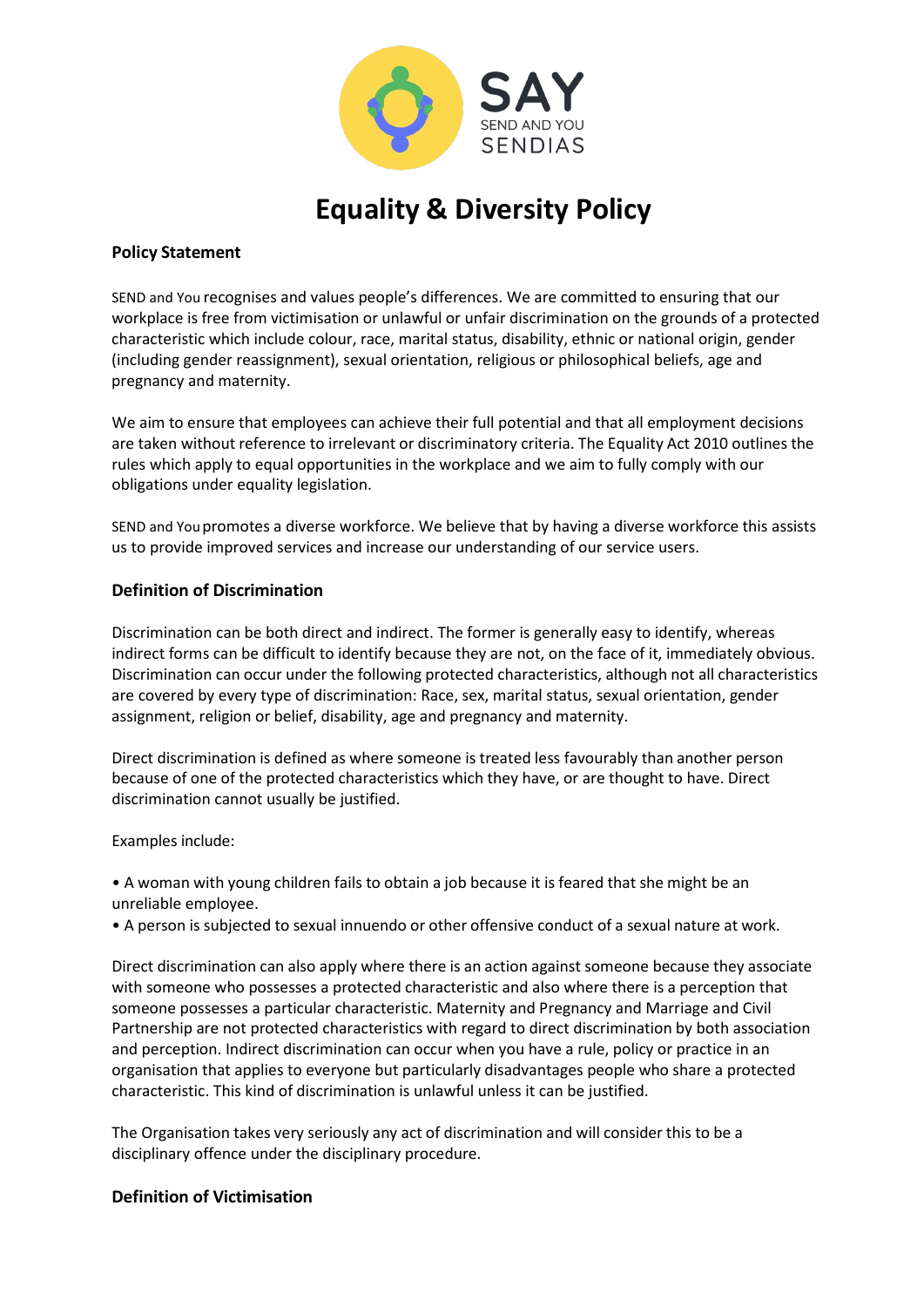Victimisation occurs where an individual is treated badly because he or she has made or supported a complaint or raised a grievance under the Equality Act 2010; or because they are suspected of doing so. An employee is not protected from victimisation if they have maliciously made or supported an untrue complaint. We are committed to ensuring that all our employees and applicants for employment are free from any form of victimisation.

## **Harassment and Bullying Policy and Procedure**

The Organisation will not tolerate harassment or bullying. We aim to provide a working environment in which such practices are known to be unacceptable and where individuals have the confidence to complain when it arises, in the knowledge that their concerns will be dealt with appropriately and fairly. It is the responsibility of all employees to be aware of, and understand, the Organisation's policy on bullying and harassment. Harassment and bullying are disciplinary offences and incidents are likely to be treated as gross misconduct under the Disciplinary Procedure.

## **Definition of Harassment and Bullying**

Harassment or bullying is defined as unwanted conduct which has the purpose or effect of violating the individual's dignity or creating an intimidating, hostile, degrading, humiliating or offensive environment. It may consist of a single incident or a series of incidents. Behaviour which may appear trivial as a single incident, can constitute harassment or bullying when repeated. It may not always be intended, but it is always unacceptable.

Harassment applies to all protected characteristics covered by the Equality Act 2010 except for pregnancy and maternity and marriage and civil partnership. It also applies to those employees who find behaviour offensive even when it is not directed at them and the complainant does not need to possess the relevant characteristic themselves. Employees are also protected against harassment because of perception and association.

The most prevalent forms of harassment or bullying are as follows:

- Sexual harassment
- Racial harassment
- Harassment of individuals with a disability
- Harassment on the grounds of a person's sexuality.

The above list is not exhaustive and harassment can also take place on the basis of a person's age, religion or any other discriminatory grounds. Examples would include:

- sexual or racial banter;
- the display of material with sexual or racial overtones (even if not directed at the complainant);
- mistaken assumptions about the capabilities of people with disabilities;
- offensive comments relating to an individual's sexuality;

• sarcastic or derogatory remarks about colleagues, or constant criticism especially of those reporting to you.

#### **Responsibilities**

Employees, volunteers and Trustees have a duty to adhere to this policy and draw attention to any suspected discriminatory acts or practices in the first instance with their line manager and if this is not possible with the Head of Service.

The Head of Service has overall responsibility for the monitoring of this policy and will advise staff and Trustees of any changes to the policy as and when necessary.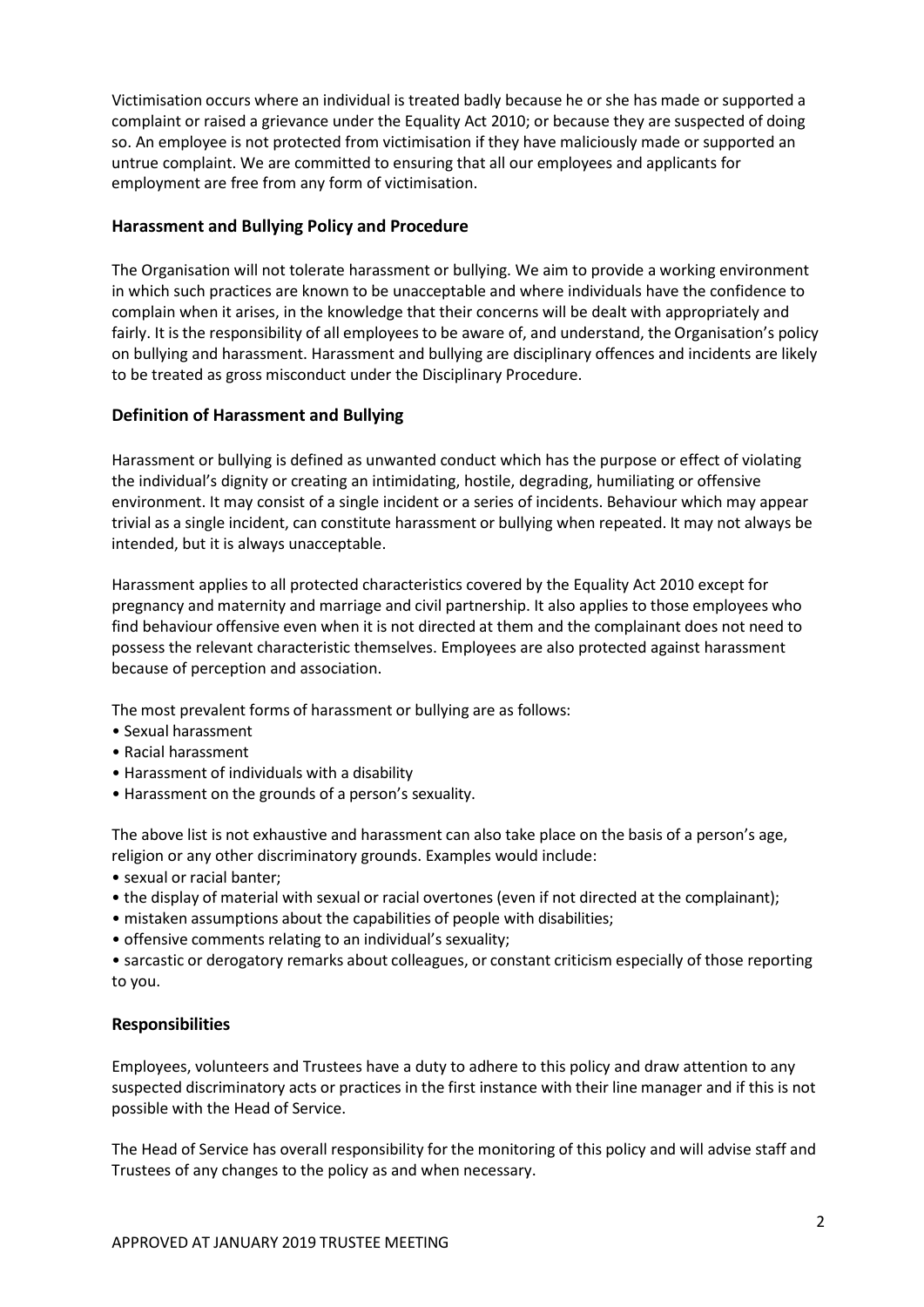Breaches of the Equality and Diversity Policy by employees and volunteers will be dealt with under the organisations disciplinary procedures.

Employees, volunteers and Trustees are all personally liable under equality legislation for any act of unlawful discrimination.

## **Equality & Diversity in practice**

The Organisation will take all possible steps to promote equality and diversity in all aspects of recruitment and employment practices. This will include:

• Recruitment and employment decisions will be based on fair and objective criteria.

• Advertisements will not contain any discriminatory statements and paid/volunteer opportunities will be advertised widely to attract a wide pool of applicants.

• Person and job specifications will be limited to those requirements which are necessary for the effective performance of the job and interviews will be conducted on an objective basis.

• We will ensure that all employees are given equal treatment with regards to terms and conditions of employment, provided they do the same or broadly similar work, or work of equal value.

• We will ensure that all relevant requirements of the Equality Act 2010 in relation to disability are met and adhered to. This includes making reasonable adjustments to ensure access to employment or volunteering tasks.

• Opportunities for promotion and training will be made available to all employees on a fair and equal basis.

• Terms and conditions of employment will be reviewed on a regular basis to ensure there is no discrimination in terms of benefit provision or working conditions.

• In accordance with recommended practice, the ethnic and gender composition of our employees and applicants for jobs will be monitored on an anonymous basis at all levels. • Our policy and procedures will be monitored and reviewed on a regular basis to ensure that our Equality and Diversity Policy is working in practice.

• We will provide a working environment that enables disabled people with appropriate skills and qualifications to seek employment with us. Consideration will be given to making reasonable adjustments, where practical, to the workplace and methods of working to accommodate disabled applicants and employees.

This policy applies to all employees, job candidates, volunteers, Trustees and service users. It applies to all stages of employment including recruitment and selection, promotion and training.

#### **Implementation of this policy**

All staff, trustees and volunteers are involved in creating an equality environment and one that values diversity. A copy of this policy is available to all prospective applicants and is available on our website. We will use team meetings and line supervision meetings to discuss this policy and any matters arising. All new employees will sign a copy of this policy to confirm they have read it and agree to it. Any changes to the policy will be distributed to all staff, volunteers and trustees to read and sign.

We use appropriate language, formats, fonts, size in all our promotional materials to aid accessibility for all our service users. We provide information in other languages upon request and we have 'easy read' versions of information on our website.

The Head of Service is responsible for monitoring this policy and reporting any changes or issues to the Board of Trustees. Data will be anonymised in order to comply with Data Protection and GDPR legislation.